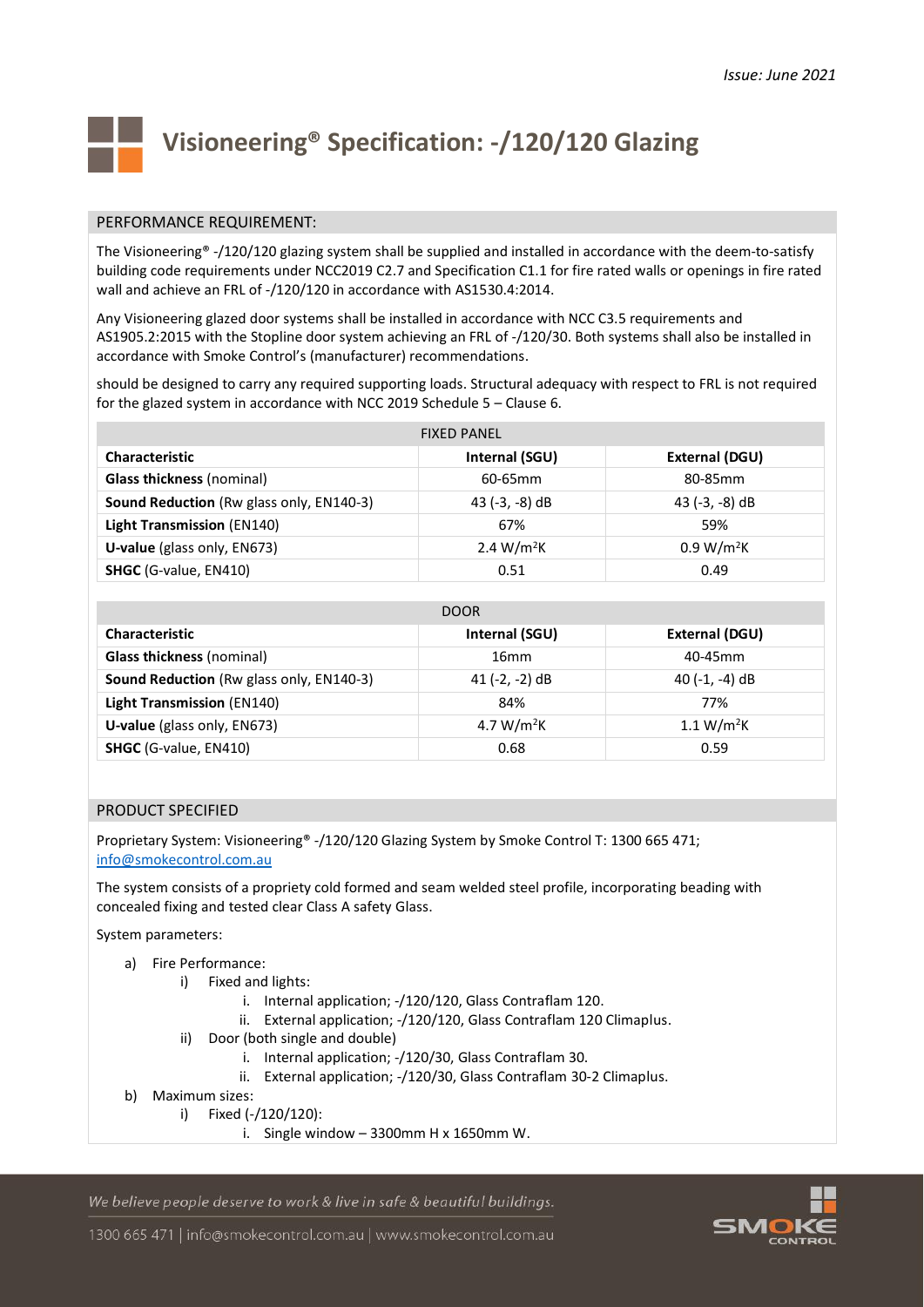- ii. Partition up to 4m height and unlimited width appropriate expansion joints and mullions.
- ii) Door (-/120/30):
	- i. Single Door 2400mm H x 1200mm W.
	- ii. Double Door 2400mm H x 1200mm W per leaf (total 2400mm W).
- iii) Lights (-/120/120):
	- i. Top light total system height up to 4m.
	- ii. Side lights up to 4m height and unlimited width appropriate expansion joints and mullions.
- c) Dimensions Frame Profile:
	- i) Fixed and lights:
		- i. Internal application 90mm deep x 70mm wide.
		- ii. External application 110mm deep x 70mm wide.
	- ii) Door frame (both single and double):
		- i. Internal application 65mm deep x 70mm wide.
		- ii. External application 65mm deep x 70mm wide.
	- iii) Door leaf (both single and double):
		- i. Internal application 65mm deep x 70mm wide.
		- ii. External application 65mm deep x 70mm wide.
- d) Framing types:
	- i) Galvanised
	- ii) Stainless steel (optional)
- e) Supporting construction type:
	- i) Masonry
	- ii) Concrete
	- iii) Fire rated plasterboard with steel or timber stud.
- f) Door Hardware:
	- i) Lock Proprietary Mortice.
	- ii) Handle Kaba N602 & N601 series.
	- iii) Closer:
		- i. Single leaf Dorma TS93.
		- ii. Double leaf Dorma TS93 GST.
- g) Gasketing Smoke Control proprietary integrated black rubber gasket.
- h) System weight:
	- i) Fixed glazing:
		- i. Internal; Nominally 118 kg/m<sup>2</sup>
		- ii. External; Nominally 133 kg/m<sup>2</sup>
		- ii) Door:
			- i. Internal; Nominally 34 kg/m<sup>2</sup>
			- ii. External; Nominally 59 kg/m<sup>2</sup>
- i) Powder-coating: Standard range Dulux Duralloy Colours. Other colour ranges available on request.
- Ancillary items required:
	- j) Maintenance: All Visioneering systems shall be maintained by competent technicians in accordance with AS1851 and the manufacturers recommendations
	- k) Safety decals: These can be installed external on the glazing in accordance with EN testing or can be factory etched internally into the glass assembly.
	- l) Radiation shielding: Additional protective layers to be integrated into the glass assembly to provide EMF / Xray / Ionizing radiation shielding. As per agreed performance specification.
	- m) Tinting and visibility control: Glass should include translucent privacy film or tinted DGU.
	- n) Electronic hold open: Integrated 24v DC magnetic hold open is available in the door closer mechanism, alarm signal by others. Must be installed with a physical door stop (by others) to prevent door over swinging and damaging integrated hold open device.

We believe people deserve to work & live in safe & beautiful buildings.